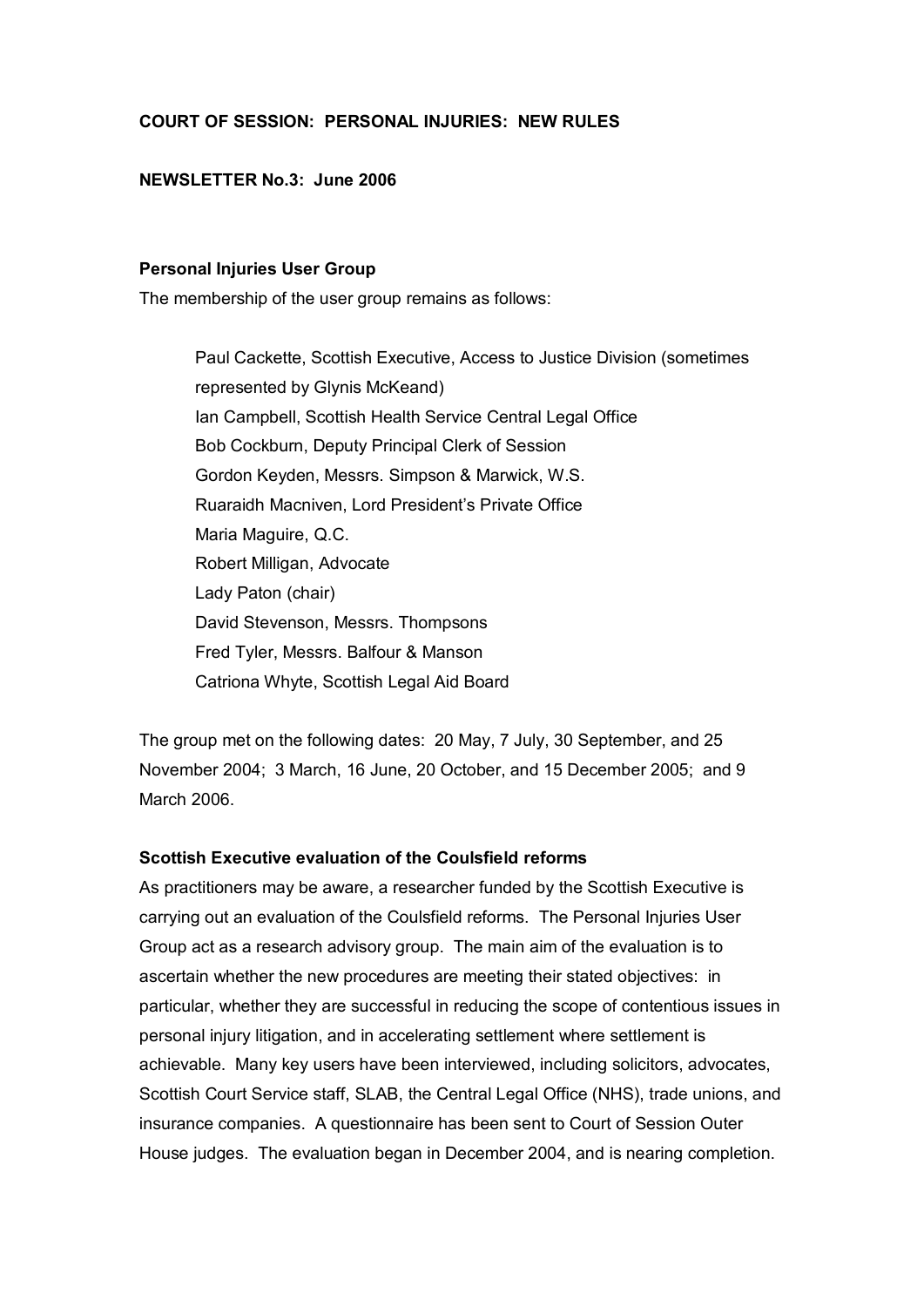#### **Personal injuries conference on 25 November 2005**

A very successful Personal Injuries Conference took place in the Mackenzie Building on 25 and 26 November 2005. The conference was organised by the Faculty of Advocates, the Advocates Personal Injury Law Group, and the Advocates Professional Negligence Group. Speakers included D.I. Mackay Q.C., Simon Di Rollo Q.C., Dr. Alan Carson, Andrew Dalgleish, Lady Paton, Mike Wood, Gordon Dalyell, Robert Milligan, Fred Tyler, Lord Kinclaven, Mr. Justice Langstaff, Oonagh McCrann, Andrew Hajducki Q.C., and Angus Stewart Q.C. In the course of the conference, some useful suggestions were made about the Chapter 43 Personal Injuries Procedure.

#### **Specification of documents**

The group received some queries from practitioners relating to specifications of documents under Chapter 43 procedure. The group agreed on the following points:

**The stamp:** The group's view is that the stamp put on the standard specification of documents annexed to the summons is authority for a commission. That is the effect of Rule of Court 43.4(3), and was the intention when the rule was drafted.

**The timetable:** The timetable is designed to encourage early recovery and exchange of information. The commission based on the specification annexed to the summons should be "executed" (i.e. have taken place) by the date shown in the timetable. If a party wishes to postpone that date, for example to await the grant of Legal Aid, that party should seek a variation of the timetable, or alternatively a sist for a defined period. The standard computer timetable has been adjusted with effect from 25 October 2005 to allow a further 3 weeks within which to execute the commission. **Further specifications:** It is always open to a party to lodge further specifications for the recovery of documents at a later stage in the proceedings.

### **Estimates of length of proof or trial**

Under the new Chapter 43 procedure, a proof date is fixed at an early stage. An assumption is made that 4 days will be sufficient. The only formal opportunity to alter that estimate is contained in Section 2 of the Pre-Trial Minute, which provides:

"It is estimated that the hearing will last days." The Keeper has found that proofs and trials which do not settle often fail to finish within the 4 days allotted. Finding dates for continued proofs is not easy, as the early

2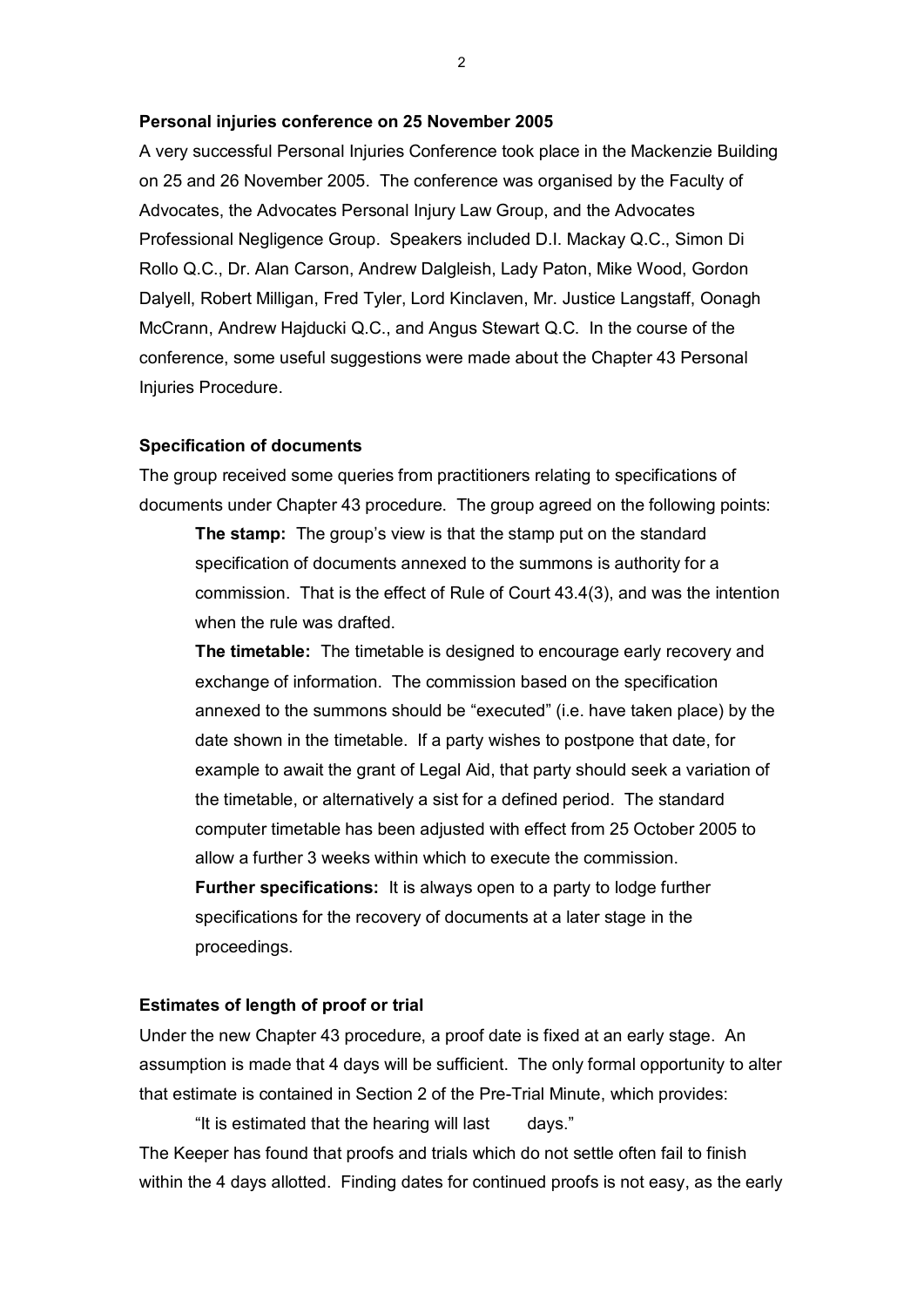allocation of fixed diets under the new rules has resulted in a very full court diary. Practitioners are therefore requested (i) to hold the pre-trial meeting at as early a date as possible: cf. *Zimmerman v. Armstrong,* 2004 S.L.T. 915; and (ii) to communicate with the Keeper about any re-estimate of the length of the proof or jury trial. The Keeper welcomes any form of communication on that matter (letter, e-mail, telephone call etc.) in addition to completion of Section 2 of the Pre-Trial Minute.

## **Proof or jury trial**

A debate as to whether a case should go to proof or jury trial may take some time: yet the relevant rule, rule 43.6(5), envisages the matter being dealt with on the motion roll. Practitioners should attempt to make realistic estimates of the time required and advise the Keeper accordingly *when the motion is enrolled.* If an estimate is unrealistic, and the court has other pressing business, the court may continue the motion to enable the Keeper to arrange a more appropriate hearing. As Lord Wheatley observed in *May v. Jeeves Parcels Ltd.,* 2005 S.C.L.R.1099; 2005 Rep.L.R. 131:

"[19] Finally, I should add that the motion which prompted this Opinion was noted by those who enrolled and opposed it as requiring fifteen minutes for disposal. Such a prediction was a serious underestimate. Counsel who conducted the hearing (who were not responsible for this inaccurate forecast) presented their submissions with clarity and brevity, but the hearing still took two hours. This practice of underestimating the time a case will take is apparently widespread, and is undertaken because of a perception that an indication that the case will only take a few minutes will obtain some kind of priority in being put out for a hearing. However, I am advised that this belief is wholly unfounded, and that the consequence of such practices is a considerable measure of disruption to the proper and orderly programming of business. It is to be hoped that counsel will in future take some care to forecast accurately how long such hearings will take."

## **Statements of Value of Claim**

Form 43.9 should be used as a template, adjusted to suit each individual case: cf. Rule of Court 1.4:

"Where there is a reference to the use of a form in these Rules, that form in the appendix to these Rules, or a form substantially to the same effect, shall be used with such variation as circumstances may require."

3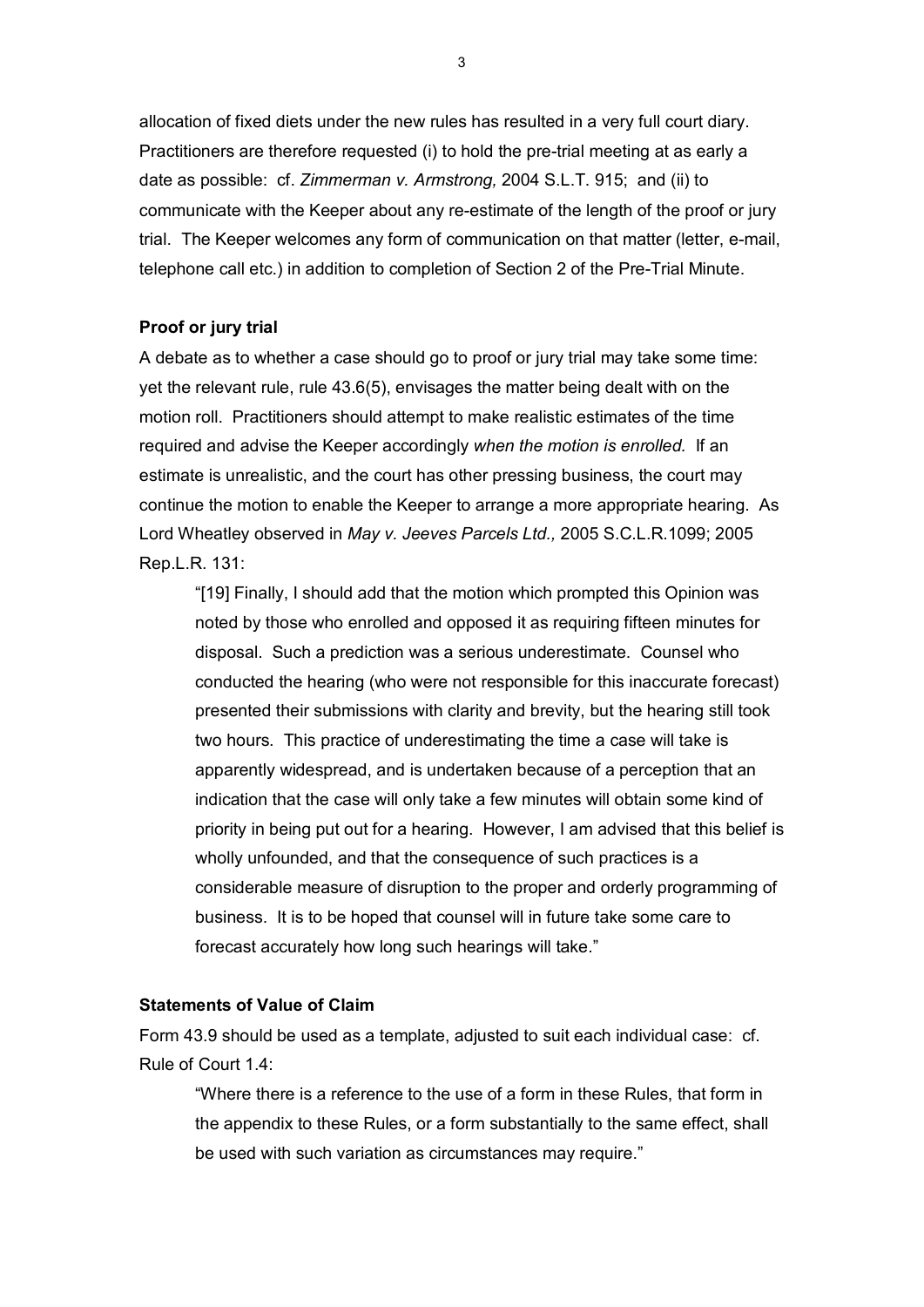Practitioners are encouraged to lodge up-dated Statements of Value of Claim as necessary, although there is no specific provision in the rules.

## **Pursuers' offers**

Practitioners are reminded that pursuers' offers may still have a useful role in personal injuries actions, despite the lack of any formal rule of court: see for example *Cameron v. Kvaerner Govan Ltd.,* 1999 S.L.T. 638 (pursuer's offer resulting in entitlement to an additional fee).

## **Pleural plaques: Rothwell case**

The House of Lords is to consider the question of pleural plaques following the decision of the Court of Appeal in *Rothwell v Chemical & Insulating Co. Ltd. and others* [2006] EWCA Civ 27. A notice has been given in the Court of Session Rolls in the following terms:

"Agents acting in cases in which the *only* physical consequence of the averred exposure to asbestos is the development of pleural plaques should therefore enrol a motion to sist the action pending the outcome of the appeal to the House of Lords in *Rothwell v Chemical & Insulating Co. Ltd. and others* [2006] EWCA Civ 27 and, where appropriate, to discharge any diet of proof, unless there are special circumstances, peculiar to the particular case, which make that course inappropriate."

### **Cases**

- · *Zimmerman v. Armstrong*, 2004 S.L.T. 915: observed that, while the wording of rule 43.10 might appear to suggest that pre-trial meetings were expected to be held about five or six weeks before the proof or jury trial, it was advantageous to hold a pre-trial meeting as soon as convenient following upon the lodging of the defender's statement of valuation of claim.
- · *Alexander v. Metbro Ltd,* 2004 S.L.T. 963: held that it was important for the success of the new personal injuries rules that procedures were kept as simple, uniform and consistent as possible; accordingly pleadings which included pleas-in-law would not be accepted by the General Department; observed that defenders who wished to give a brief outline of their legal points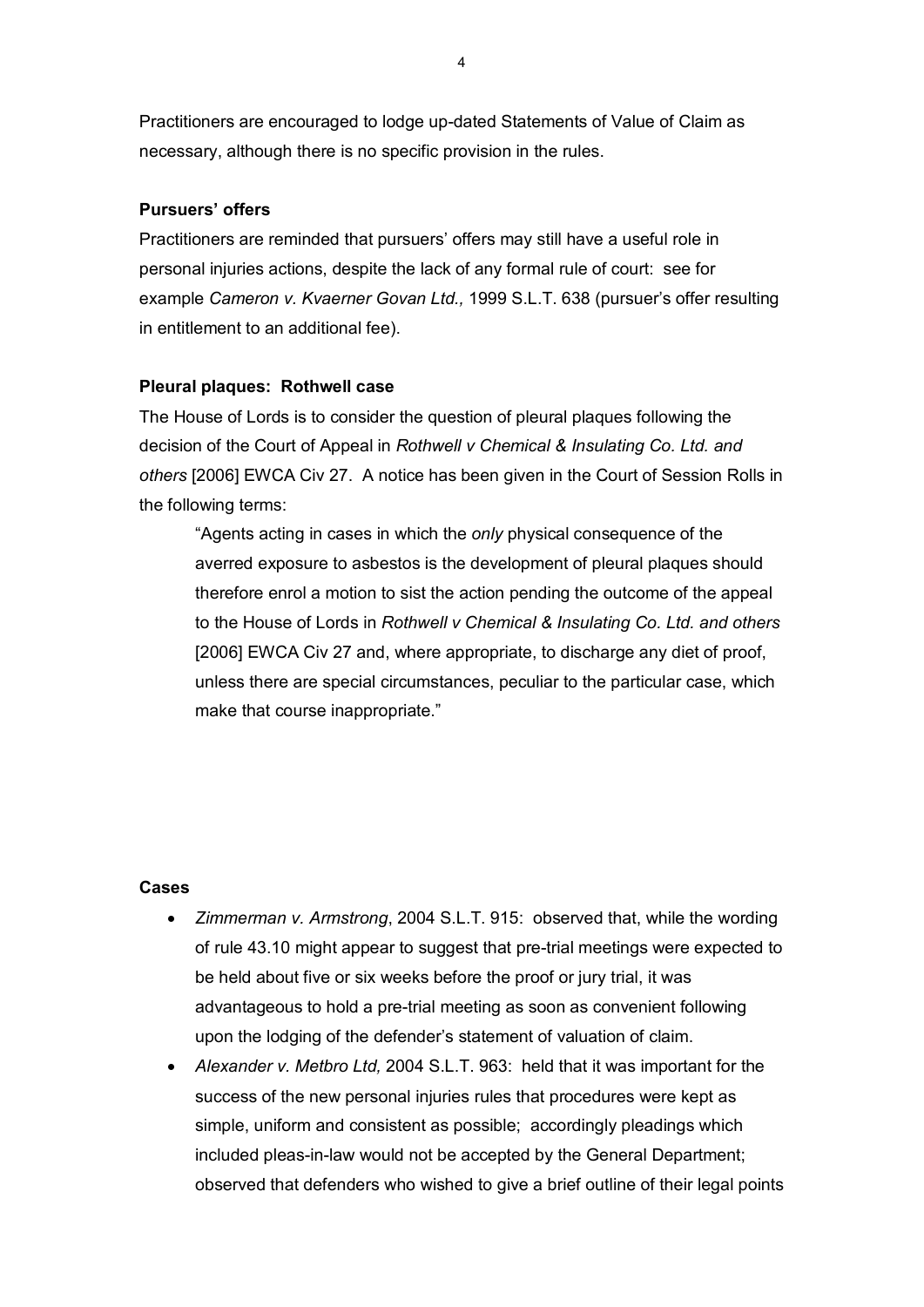should do so in simple language at the end of the last answer of the defences.

- · *Brogan v. O'Rourke Ltd,* 2005 S.L.T. 29: held by the Inner House that the court's dispensing power in rule 2.1 cannot not be used where a summons had not been lodged timeously for calling and the instance has fallen. Practitioners should note that the new personal injuries rule 43.3 imposes a much stricter timetable for lodging the summons for calling than in ordinary actions. In an ordinary action, the period allowed for lodging the summons for calling begins to run only on service of the summons on the defender (and rule 13.7 permits service at any time within a year and a day of the signeting of the summons). By contrast in a personal injuries action, the period allowed by rule 43.3(2) is three months and a day *triggered by the signeting of the summons whether or not there has been successful service on the defender*. In the light of the ruling in *Brogan v. O'Rourke*, failure timeously to lodge a summons for calling in terms of the new personal injuries rule 43.3 may result in a time-barred case. Where there is difficulty serving the summons on a defender, a motion should be enrolled *within the period of three months and a day* in terms of rule 43.3(3) to extend the period within which the summons may be lodged for calling.
- · *Benson v. City of Edinburgh District Council,* 2005 S.C. 24; 2004 S.L.T. 1227: circumstances in which the court refused to modify expenses to the sheriff court scale in a personal injuries action brought under the new rules and settled at £3,400; observed that it seemed unjust to penalise the pursuer or her solicitor for achieving an early settlement in the Court of Session where the rules were designed to achieve speedy and economic resolution of personal injury claims. The case was reclaimed, along with *Wilson (and Gould) v. Glasgow City Council,* 2004 S.L.T. 1189; 2004 S.C.L.R. 638. Both cases were settled in the Inner House in 2005 with no formal ruling from the bench.
- · *Galbraith v. First Glasgow (No.1) Ltd.,* 2006 G.W.D. 8149: circumstances in which the court refused to modify expenses to the sheriff court scale in a personal injuries action brought under the new rules and settled at £2,875; observed that modification was essentially a matter for the court's discretion, and neither the pursuer nor her agents could be criticised for seeking to take advantage of the perceived benefits associated with Chapter 43 of the Rules of Court.

5